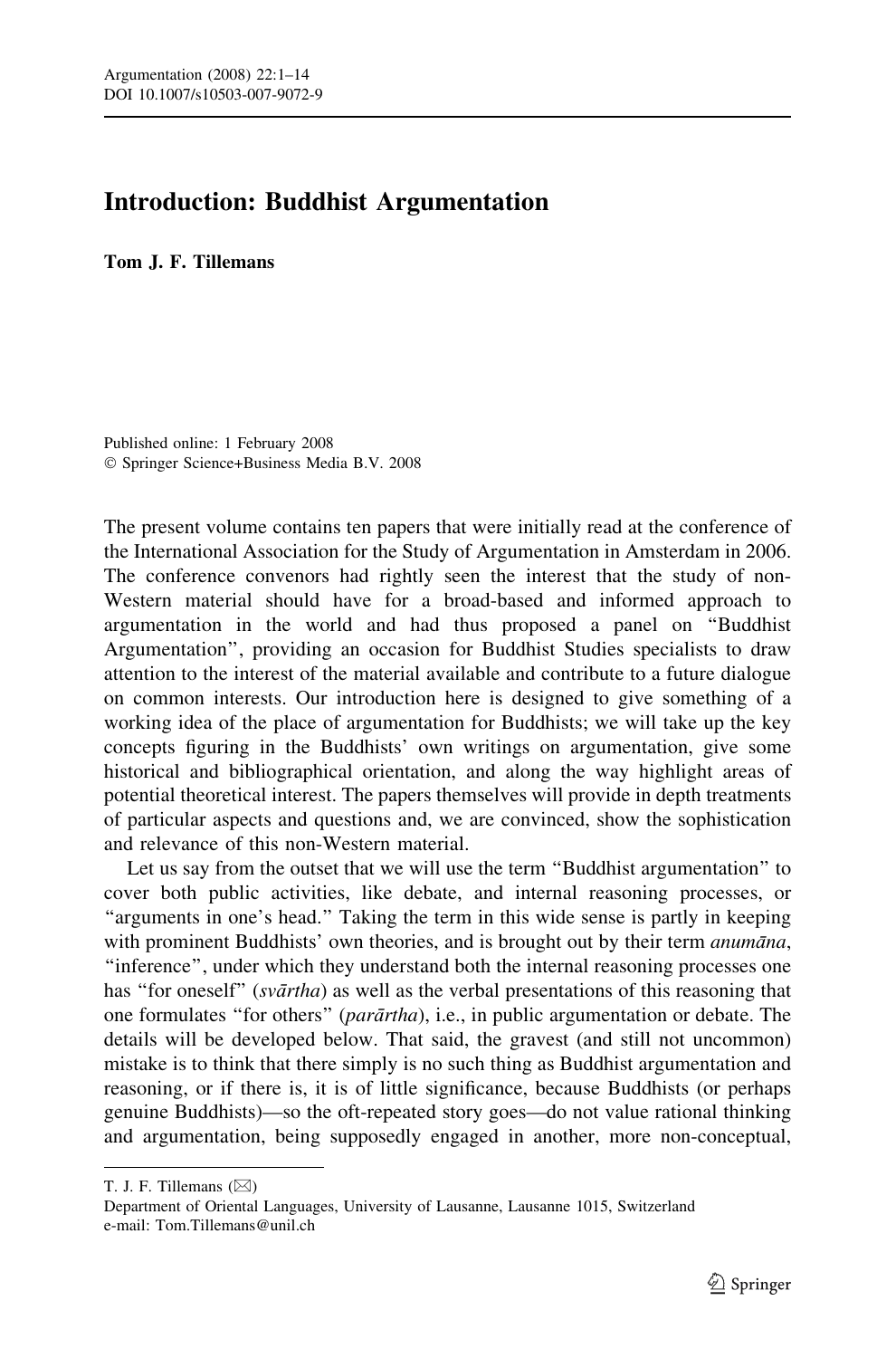approach to understanding in which argumentation has no place. The corollaries of this unfortunate denigration are immediate. One needs only to look at the statement of the British philosopher, Anthony Flew, about there not being argumentation in Eastern Philosophy to realize that for many philosophers the supposed absence of argumentation also meant the absence of philosophy tout court. Here is how Flew put it, in somewhat embarrassingly candid fashion, in his *Introduction to Western* Philosophy, published in 1971:

… philosophy, as the word is understood here, is concerned first, last and all the time with argument. It is, incidentally, because most of what is labelled Eastern Philosophy is not so concerned—rather than any reason of European parochialism—that this book draws no materials from any source east of Suez (Flew [1971,](#page-12-0) p. 36).

In fairness to Anthony Flew it could be said that much of what was popularly labelled "Eastern Philosophy" in 1971—and indeed is often so labelled today in publications proliferating in New Age bookstores—was hardly philosophy at all and was too woolly to qualify as argumented or analytical thinking. That said, a more accurate representation was probably already available in 1971 and certainly is available now, so that the Flew-style dismissal is fortunately no longer acceptable. The persistent Western depiction of Buddhism, or even Asian thought, as somehow essentially meditative, irenic and beyond the fray of argument is probably due more to contemporary needs to idealize the East than balanced, informed intellectual history. It suffices to look at the Upanisads' arguments about the Self, Nyaya literature on the canons of right thinking and reasoning, the Jain literature on logic and epistemology (*pramāna*), the intricate metaphysical arguments on the problem of universals, the debates about philosophy of language issues, the Brahmanical proofs for the existence of a Creator ( $\vec{ts}vara$ ), and many other such matters to realize that argumentation and philosophical analysis have a huge role all through Indian thought. One can equally cite numerous texts in Chinese to show that there too argumentation and philosophy were alive and well in Buddhist, $<sup>1</sup>$  Daoist, Mohist and</sup> Confucian thinkers. Tibetan literature is full of sophisticated arguments and theories about arguments, $2$  as are Pali texts of Theravada Buddhist schools.

In short, Buddhist thinkers, like their non-Buddhist rivals, have been deeply concerned with logical and rhetorical issues of good and bad reasoning: What follows from what? Which reasons are probative? When are generalizations warranted? What is persuasive to whom? They have also been concerned with questions about how to argue in public, how to clinch debates, which tactics are bona fide, what relevance scripture and school allegiance might have in a debate, etc. They have engaged in elaborate arguments on philosophy of logic, language, metaphysics and ethics, including East–West issues such as the problem of

<sup>&</sup>lt;sup>1</sup> No doubt Far Eastern Buddhist schools, like the Faxiang ("characters of the elements," \*dharmalaksana) school of Xuanzang and Kuiji in the Tang Dynasty, did have a considerable theoretical literature on the canons of argumentation. The distinct contributions and character of this Chinese yinmingxue (''study of reasoning'') are, alas, out of the scope of this volume.

<sup>&</sup>lt;sup>2</sup> On Tibetan Tshad ma literature (i.e., epistemology and logic), see e.g., Dreyfus [\(1997](#page-12-0)), Tillemans ([1999\)](#page-13-0), Hugon ([2002\)](#page-12-0), van der Kuijp [\(1983](#page-13-0)).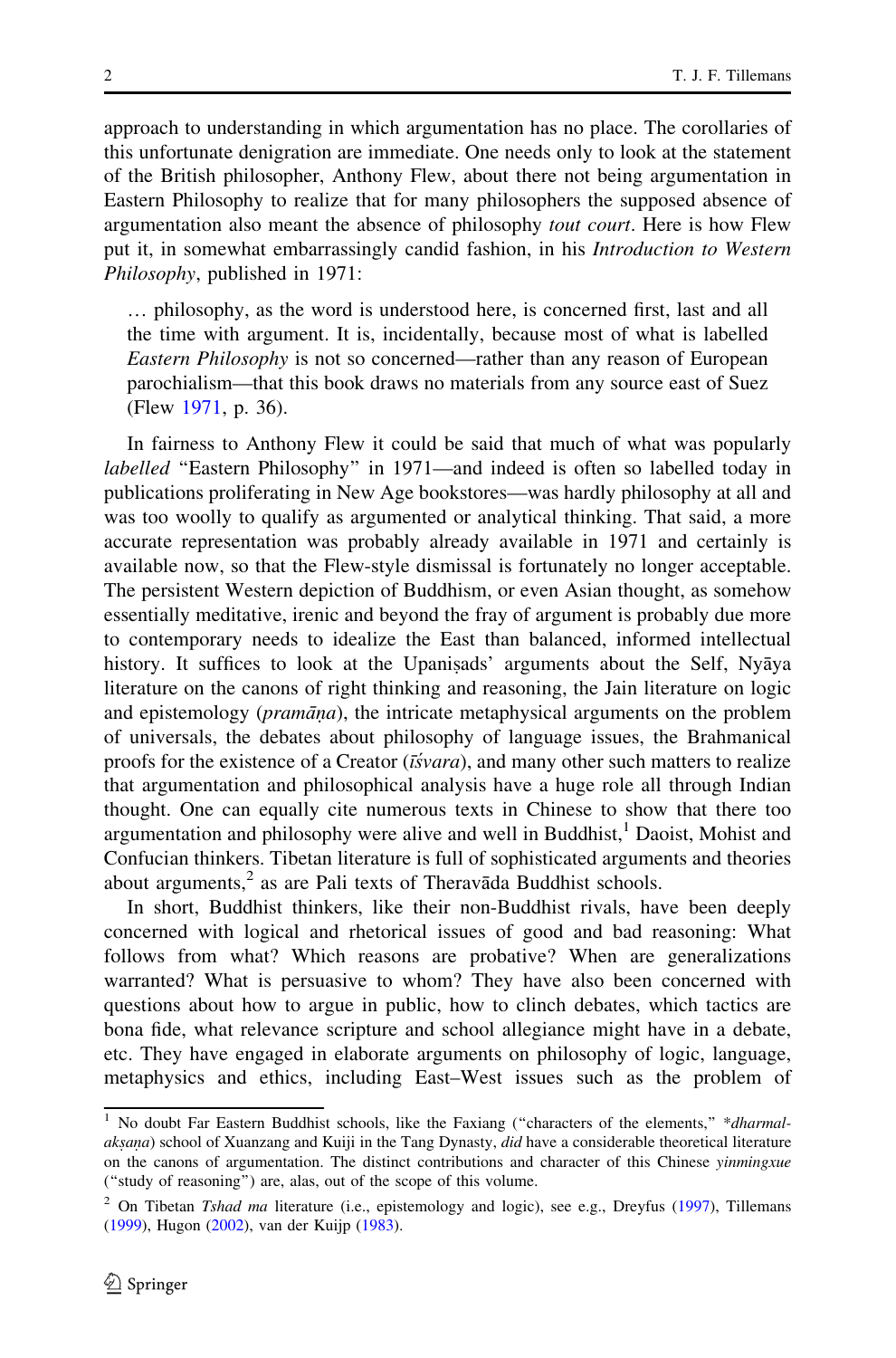Of course, the concern with argumentation, reasoning and philosophy varied from one Buddhist school to another and even from one region or historical period to another. It is clear that within India, Tibet and China there were schools of Buddhist thought that questioned the general value of argumentation and reasoning, emphasizing instead ritual, devotion, yogic exercises and/or meditation, and that the place and religious value of reasoning even became itself a debated topic differentiating traditions of Buddhism. Nonetheless, this certainly should not be exaggerated: much of the most important Indo–Tibetan Buddhist literature was chock-full of argumentation, with a scrupulous attention to logic, epistemology and precise use of language.<sup>3</sup> In this vein too, it is interesting to see that already in early literature on debate, Buddhists found compelled to defend vigourously the ethical value of argumentation—see the discussion in the Fang Bian Xin Lun (translated in this volume in the article by Brendan Gillon), where we see strong Buddhist defense of the practice of debate against the charge from an anonymous opponent that debate is just an exercise in immoral self-promotion, vanity and aggression. The reply that this need not be so and that there are high-minded debates is a recurrent Buddhist position.

Buddhist schools were thus strong in their advocacy of argumentation as a legitimate and necessary activity in which sincere truth-seekers *should* engage. Moreover, it was promoted as leading to truths independently of reliance upon scripture, school affiliations and dogma. Indeed in the theoretical literature on debate ( $v\bar{a}da$ ) and epistemology ( $pram\bar{a}na$ ), argumentation and reasoning take clear priority over faith and sectarian allegiance. The Buddhist recognized that if it were otherwise there would be a clear danger of circularity, for argumentation and reasoning were deemed to constitute the tests as to whether the scriptures and doctrines promoted by a school were true; the Buddhists thus maintained that the school's doctrines and scriptural passages could have no role in their own evaluations (Tillemans [2000,](#page-13-0) pp. 78–80; on Buddhist scriptural argumentation see Tillemans [1993](#page-13-0), [1999](#page-13-0), Ch. 1–3).

Granted certain non-Buddhists (e.g., Bhartrhari) maintained that scripture was more reliable and that it trumped reasoning, i.e., "inference" (anumāna). The Buddhist's position, however, was strikingly opposed to this: objective inference that was based on facts (*vastubalapravrtta*) was the means, and the only means, that rival parties could use to adjudicate factual matters: scriptures were just words and, as such, had no connection with facts. At least in their theoretical literature on

<sup>&</sup>lt;sup>3</sup> What about magic and the use of miracles? How much of a place did they have? The tactic of settling philosophical issues by overpowering the opponent supernaturally was—as Cabezón shows in examining the accounts of famous Buddhist debates and debaters (e.g., Dignaga, Aśvaghosa, Aryadeva and others) not prized by Buddhists to anything like the degree it seems to have been by non-Buddhists. See Cabezon, this volume, no. 26: ''Magic is at most a means to confirm a victory gotten by verbal or rational means. In the Buddhist texts being examined here, using magic as a means to victory is tantamount to cheating, or else, as in the case of Dignaga, the way in which defeated non-Buddhists exact revenge on their Buddhist opponents.''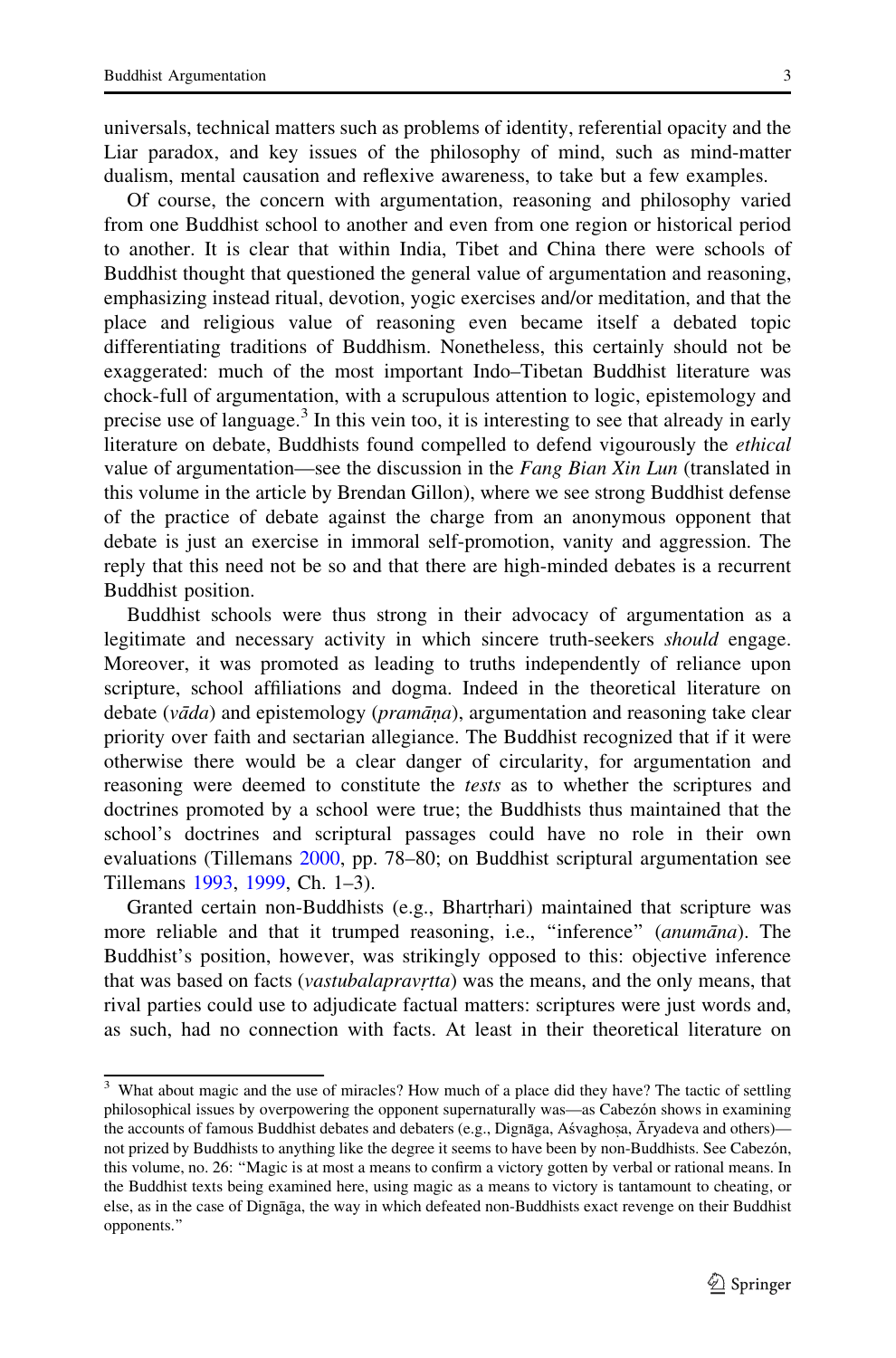debate and epistemology, Buddhists consistently advocated an ideal version of reasoning as objective, dispassionate and capable of attaining truth without prior faith commitments or even affiliation with a philosophical or religious school of thought. As Sara McClintock shows in her article in this volume, these Buddhist theoreticians speak at length of a model philosopher, the ''judicious person''  $(preks\bar{a}vant)$ : it is this type of ideal person who would reason in such a pure, neutral fashion, by objective inference.

An advocate of the irenic nature of all things genuinely Buddhist might reply that argument and reasoning should be relevant to Buddhists only in their relations with other rival schools (Buddhist or non-Buddhist), $4$  and that a practicing Buddhist—the most extreme case being a meditator in solitary retreat in the mountains—would not have any use for discriminative thought processes and their verbalizations to develop her own understanding of the truth and liberate herself from the clutches of samsāra (the realm of rebirth and suffering). Again the idea would resonate with many popular Western depictions of Buddhism. But although some Tibetan and Chinese thinkers would side with this picture,<sup>5</sup> it is largely wrong as a depiction of mainstream Indo–Tibetan scholastic Buddhism.<sup>6</sup> Many major Indian Buddhist schools and their Tibetan successors saw argumentation, conceptual analysis and epistemological reflection as not merely outwardly oriented, but as an important, even integral, part of a Buddhist's own spiritual practice. For them argumentation and analysis was not just used in relations with the ''heretics,'' or non-Buddhist world, or with other rival Buddhist schools, but had an indispensable personal focus as a method for the Buddhist himself to overcome his own ignorance and doubts about doctrinal matters, and especially to deepen his understanding about the ultimate status of all phenomena, i.e., their emptiness, or lack of any inherent properties that make them what they are. The Buddhist also reasoned internally and, in effect, argued with himself. As we see in scholastic texts on Buddhist meditation, such as Kamalas´īla's Bhāvanākrama, the goal may have been an irenic nonconceptual understanding of emptiness, but the path to it was not.

A brief look at the Buddhist theoretical literature on how to argue and reason rightly. The first such literature on argumentation for Buddhists was the debate manuals, i.e., the treatises on  $v\bar{a}da$  of such famous authors as Vasubandhu, Asanga, Dignāga, and Dharmakīrti. These manuals, with titles like Vādavidhi (Rules of Debate), Vādavidhāna (Methods of Debate), Vādanyāya (Logic of Debate), were often surprisingly practical and gave explicit rules and procedures for what had to be

<sup>&</sup>lt;sup>4</sup> Note that the defense of debate in the early text, the Fang Bian Xin Lun (translated in this volume by Brendan Gillon), does seem to go in this direction—debate is useful to spread the doctrine and defend it from confused and malicious adversaries. Other, generally later texts, see a kind of internalized argumentation as also having value for oneself, or as even being indispensable for one's own spiritual progress.

<sup>&</sup>lt;sup>5</sup> The issue comes up as the subject of a very important debate in the early history of Tibetan Buddhism, i.e., the famous 8th century debate pitting the quietist Chinese monk, Hvashang, (and some Tibetan followers) against the camp of the "mainstream" Indian pandit, Kamalas´īla. See Demiéville ([1987\)](#page-12-0) and Seyfort Ruegg [\(1989](#page-13-0)).

 $6$  For a study of Indo–Tibetan scholasticism, see Cabezón [\(1994](#page-12-0)). For the question of the scholasticism's view of the connection between epistemology and spiritual matters, see Steinkellner [\(1982\)](#page-13-0), Tillemans ([1993\)](#page-13-0).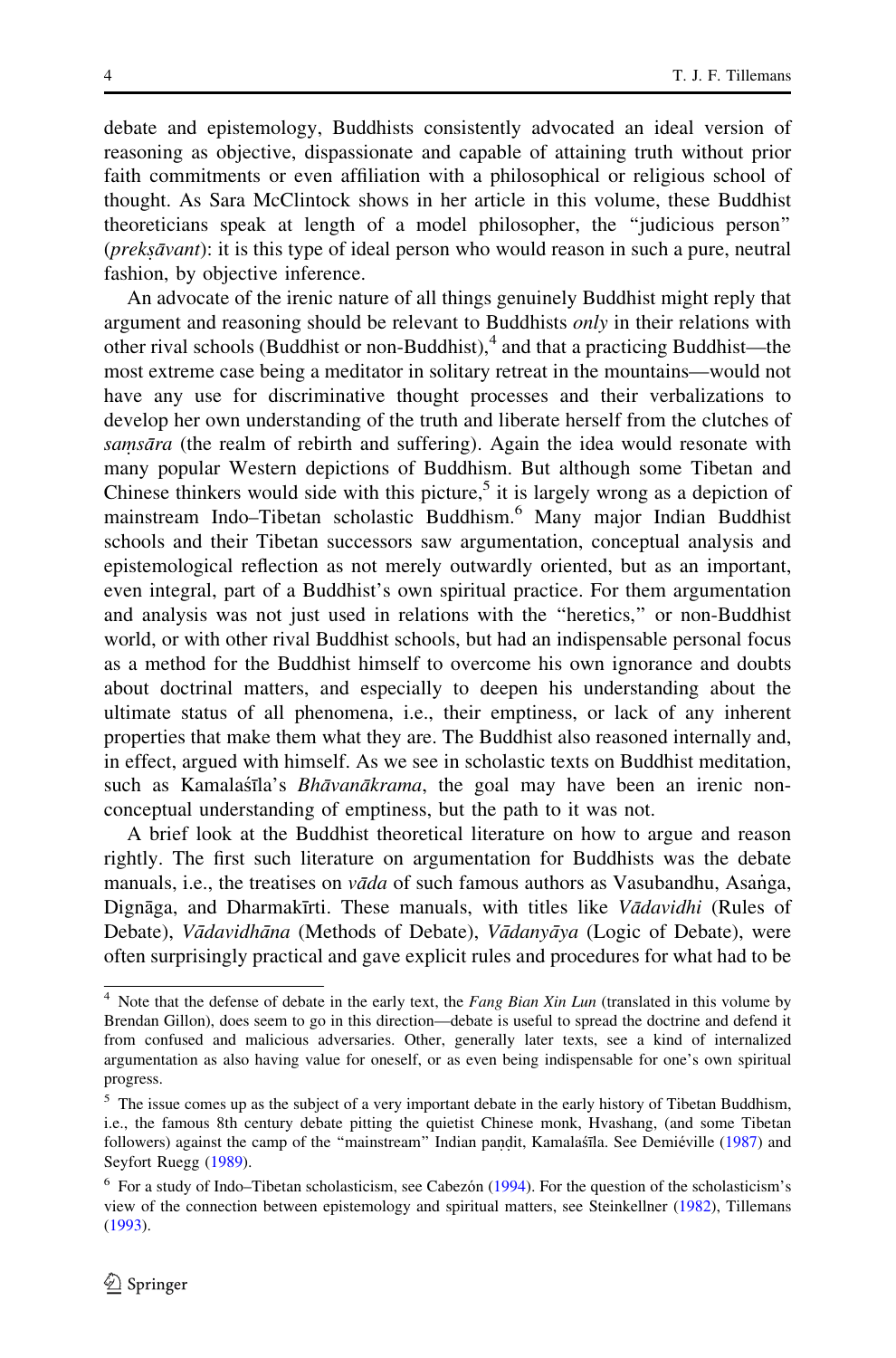said and when. Questions of fairness in argumentation, legitimate tactics, motivation, evaluation and so forth came up frequently.<sup>7</sup> By the 5th century C.E., justificatory issues of knowledge-claims came to the fore, giving rise to the literature concerning *pramāna*, "instruments/means of knowledge", or less literally, "epistemology." The key text that begins this epistemological turn is the *Pramānasamuccaya* of Dignāga (6th C.); this text then leads to the *Pramānavārttika* and other works of Dharmakīrti (7th C.) with their considerable commentarial literature both in India and in Tibet. It is fair to say that after Dharmakūrti the  $v\bar{a}da$ literature diminishes in importance, being superseded by epistemology, as is evidenced by the fact the subject of public debate tends to become one chapter amongst others in larger works on *pramana* that deal with various issues of right reasoning and knowledge-claim justification, including issues such as the reliability of perception, testimony and scripture.

Turning to basic notions, the way the vada and pramana literature, and many other types of texts, represent the mental process of reasoning is that one thinks: ''A is B because of being C, like D," where one invokes a logical reason, or grounding property (hetu),  $C$ , to prove the truth of the conclusion  $A$  is  $B$ . The example  $D$ , which is actually sometimes omitted, is a commonly acknowledged case of  $B$ -ness and  $C$ -ness that permits an individual to understand that all  $C$ 's are indeed  $B$ 's. (The indispensability or dispensability of the example becomes a hotly debated topic amongst later theoreticians.) There is also an important variant on this form where the truth of  $\vec{A}$  is  $\vec{B}$  is not being established, but only the fact that it would follow from an *acceptance* of C. Thus, we can have a type of use of *reductio ad absurdum* known as *prasanga*, or *tarka*: "It would follow absurdly that A would be  $B$ , because of being C.'' Both these structures are to be found in Indian and Tibetan writing on a variety of subjects.

Since Stcherbatsky's ([1958\)](#page-13-0) two volume study and translation of Dharmakūrti's  $Ny\bar{a}y$ abindu, entitled Buddhist Logic, one often sees the Buddhist theory of reasons/ grounding properties designated as ''logic'', a term that sometimes has the unwanted effect of leading readers to think that good reasons for Buddhists are simply those that are formally valid. In fact, the notion of formal validity (i.e., the conclusion's being guaranteed true, *provided* the premises are true) is not itself *explicitly* discussed by Buddhist theoreticians; it is in any case not distinguished from other, more informal, considerations.

Instead of formally valid reasons, Buddhist theoreticians developed the notion of a good reason (saddhetu, Tibetan rtags yang dag), i.e., one which satisfies a triple criterion (trairupya). These three criteria for "goodness" are given in the following fashion from Dharmakīrti on:

- (a) *paksadharmatva* (the logical reason's being a property of the subject): the subject, A, is ascertained as having the property C.
- (b) *anvayavyāpti* (positive concomitance): C is ascertained as present in only instances similar to A insofar as they possess B,

<sup>&</sup>lt;sup>7</sup> For the Vādavidhi, see Frauwallner ([1982\)](#page-12-0). See also the Nyāyapravesća, translated and explained in Tachikawa ([1971\)](#page-13-0), a text which is quite close in spirit to Dignaga's vada work, the Nyayamukha. See also the article by Brendan Gillon in his volume for an example of an even earlier Buddhist  $v\bar{a}da$  text.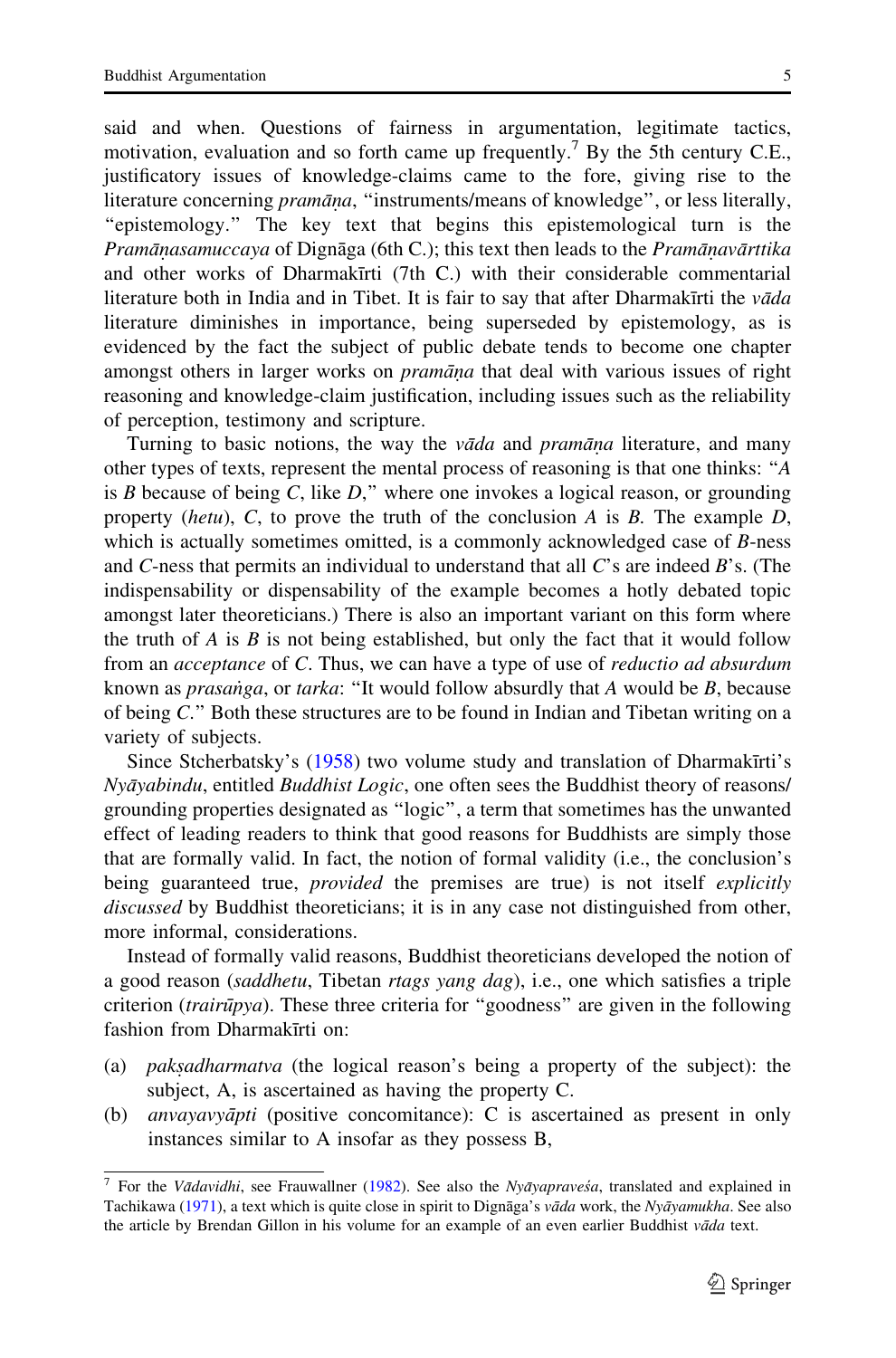(c) vyatirekavya $\bar{p}$ ti (negative concomitance): C is ascertained as wholly absent from instances dissimilar to A insofar as they do not possess B.

True, in texts like the *Hetucakra* of Dignaga, a version of the triple criterion  $(trair\overline{u}pya)$  for good reasons and the operators "partial presence", "complete presence'', ''complete absence'' were correlated to yield a series of nine types of reasons, types that are abstracted from content and subject matter. Not inappropriately, the great historian of logic, Innocentius Bochenski, in the chapter on Indian Logic in his *History of Formal Logic*, stated that the *Hetucakra* thus suggested an awareness of formal considerations. Chi ([1984\)](#page-12-0), in his Buddhist Formal Logic, went several steps further and attempted to show that the *Hetucakra*, taken in its formal aspects, might present a number of interesting features to a modern logician. That being said, there is much more to "good reasons" satisfying the triple criterion than simple formal validity: the term "ascertained" (niscita), when unpacked by Dharmakīrti and his commentators, demands that good reasons must be sound (i.e., the premises must in fact be true and the conclusion must follow from them), that the opponent must know they are sound, and that they must be convincing to the opponent who has the appropriate "desire to know" ( $iiji\tilde{a}s\tilde{a}$ ) something he does not already know. This latter demand leads to a host of other requirements: in order to be convinced of something new the opponent must have the requisite doubt, understand the terms and accept the subject of debate. In short, good reasons involve formal considerations (what follows from what?<sup>8</sup>); factual considerations (what is so? what is true?); epistemic considerations (what does one need to know in order to know such and such? when is doubt possible?); and what can be termed ''rhetorical considerations'' (what is newly convincing to whom?). The weighting of these aspects in the theory of the *trairupya* also changes over history: at certain points what were factual matters—e.g., the de facto absence of the reason in the similar instances in the case of certain rather special types of arguments—become epistemic matters—e.g., that one cannot *know* the reason to be present in the similar instances.<sup>9</sup>

Later theoretical elaborations by Dignāga, Dharmakīrti et al. about how to present publicly a good reason (saddhetu) to an adversary in a debate prescribe the

<sup>&</sup>lt;sup>8</sup> Actually, Buddhists seem to have differed significantly on whether satisfaction of the triple criterion guaranteed the truth of the proposition to be proved, i.e., that the proposition must be true if the reason satisfies the requisite triple criterion. Up until and including Dignaga, it seems that Buddhists acknowledged that there could be certain types of good reasons, e.g., the so-called ''antinomic reasons'' (viruddhāvyabhicārin), that nonetheless lacked this feature of guaranteed truth conservation and proved two opposing conclusions. With Dharmakīrti, however, this scenario of reasons satisfying the triple characteristic for two opposing conclusions is thought to be impossible. See Tillemans ([2000,](#page-13-0) pp. 92–95), concerning ''antinomic reasons''. See also Oetke [\(1996](#page-13-0)) on the question of whether Indian logic is monotonic or non-monotonic (i.e., promoting guaranteed truth conservation or not).

 $9$  The reasoning in question is the notorious asādhāranānaikāntikahetu (reason which is uncertain because of being too exclusive), which occurs when the subject A is coextensive with the reason C. Taking the epistemic interpretation of the problem, it is said to be impossible to *know* that all C's are B, because there is no example, D, of a C and B which is not A. The factual interpretation is to say that C's are not present in the similar instances because such instances should be *similar* to A in possessing B, but should not actually themselves be A's. See Kajiyama ([1958](#page-12-0)), Tillemans ([1999,](#page-13-0) Ch. 5).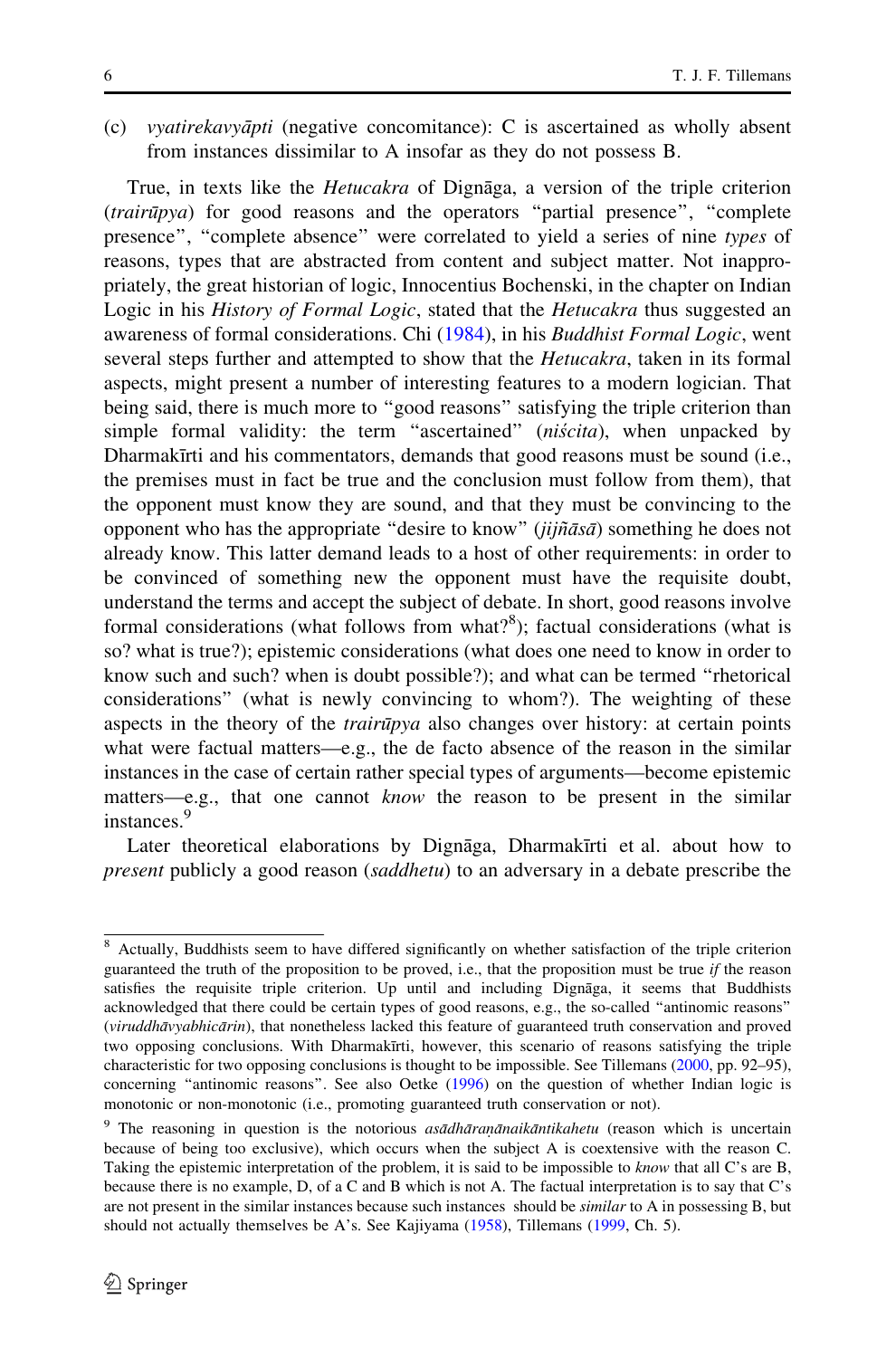use of complex structures known as  $prayoga$  (formal reasonings).<sup>10</sup> Thus, for example, the standard formal reasoning that Dharmakīrti and his Indo–Tibetan successors prescribed was a two membered quasi-syllogism, known as an "inference-for-others" (parārthānumāna):

All C's are B's, like D. A is C.

Commentators make an explicit correlation with the triple criterion (*trairupva*). Thus the first statement perspicuously expresses the positive and negative concomitance (anvayavyāpti, vyatirekavyāpti) and the second expresses the fact of the reason being a property of the subject (*paksadharmata*<sup> $\bar{a}$ </sup>). The conclusion, A is B, is, curiously enough, omitted in these later prescriptive accounts of how Buddhists should argue. This is supposedly because the only function of such a form is to show "provers" (sādhana), and a conclusion cannot prove itself: A is  $B$ , i.e., "what is to be proved" (sādhya), will be understood indirectly.

This prescribed form is typically used when an author seeks to show rigour and legitimacy through conformity with theory. It is, however, only sparingly used in the ''working argumentation'' found in most philosophical texts and it is not clear at all how often it was used in actual oral debates in India. The little evidence that we do have of such debates in India tends to show that they were not particularly formal and rigorous; in Tibet there is some evidence that certain monasteries (probably seeking conformity with Indian strictures) did advocate a two-membered formal reasoning, but in any case the actual form of debate that became so prevalent and important in Tibet, what is often termed the ''logic of sequence and reason'' or ''thal-phyir logic'', is quite different from these inferences-for-others and consists rather in a sophisticated variant upon the "A is B because of C" structure (see Dreyfus, Hugon, Liberman, present volume. See also Tillemans [1999](#page-13-0), Ch. 6).

This much will have to do for a basic understanding of the key notions. For a more ample traditional account, the best starting point, in our opinion, still remains Moksākaragupta's Tarkabhāṣā, a sophisticated but accessible late Indian Buddhist text that Yuichi Kajiyama translated and explained under the title, An Introduction to Buddhist Philosophy (Kajiyama [1966\)](#page-12-0).

The articles in this volume. The reader unfamiliar with the history of argumentation, logic and epistemology in India can profitably begin by consulting the article of Brendan Gillon, ''An Early Buddhist Text on Logic: Fang Bian Xin Lun."<sup>11</sup> Gillon gives a sample translation of a Buddhist debate manual that may

<sup>&</sup>lt;sup>10</sup> The above form of the inference-for-others is certainly not the only form that Indian thinkers advocated: pre-Dharmakīrti Buddhists *did* advocate a three-membered form including a statement of the conclusion; non-Buddhist Naiyāyikas advocated a five-membered form; there were even some thinkers who prescribed a formal reasoning with ten members including statements of what is in doubt, the goal of the argument, the possibility of a solution, etc.! What we find is that a considerable amount of sophisticated philosophy of logic and argumentation is done over precisely those issues of what should and should not figure in a formal reasoning, as generally the answers to those types of questions will, for Indian thinkers, be based on a larger conception of what logic is and how reasoning functions. See Tillemans [\(1999](#page-13-0), Ch. 4).

<sup>&</sup>lt;sup>11</sup> The bibliography is also valuable in this regard. A sample of some other reference works: E. Frauwallner's various articles on Indian logic in his Kleine Schriften; Hattori ([1968\)](#page-12-0), Oberhammer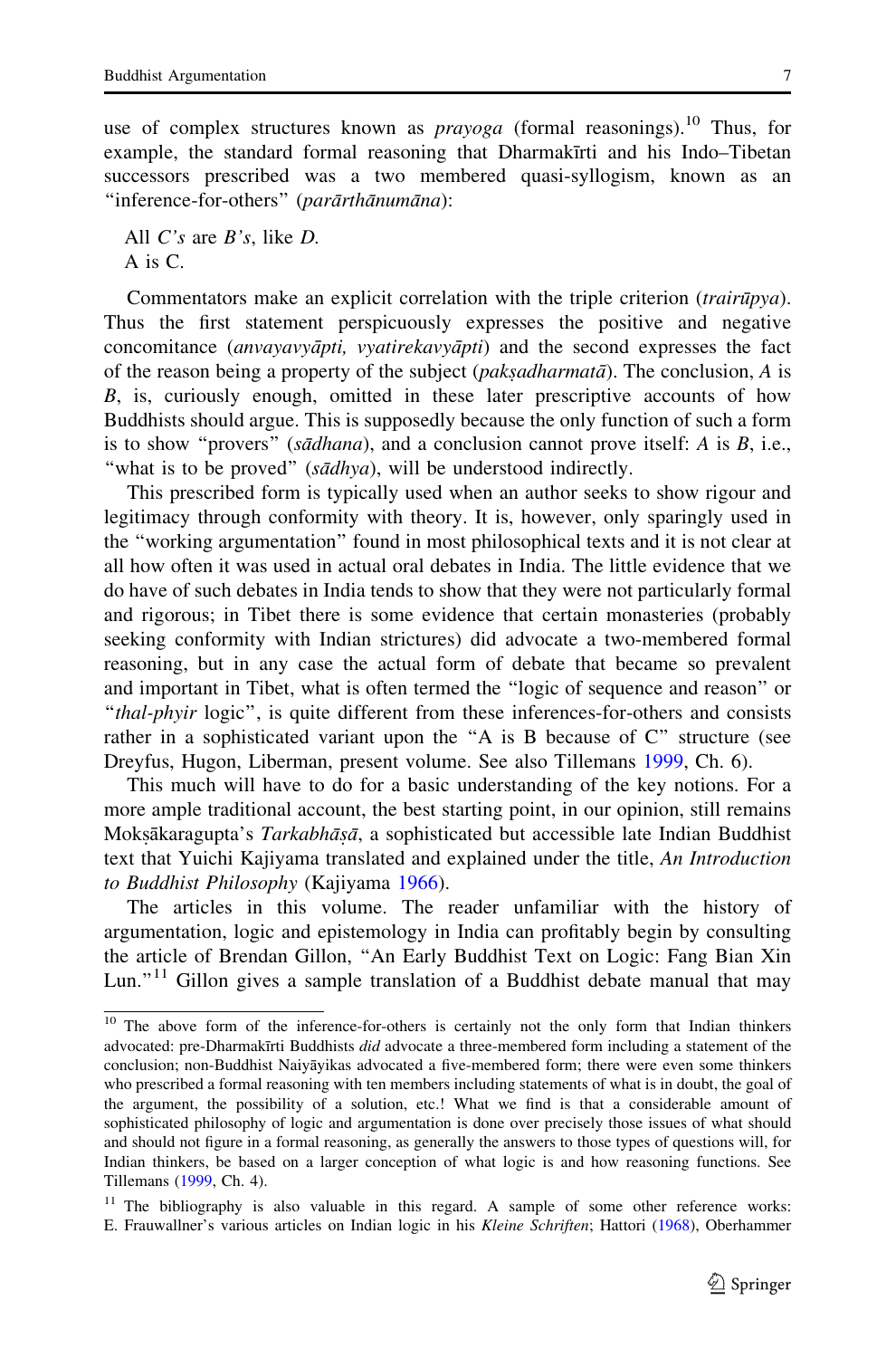have been written by Nāgārjuna (2nd–3rd Century C.E.), although the Sanskrit title is unknown and the text is only extant in Chinese translation. The interest of the text is that it was probably written well before Asanga and Vasubandhu (4th and 5th \_ Century C.E.), who are the earliest identified authors of Buddhist  $v\bar{a}da$  texts. Gillon precedes his translation with a background section summarizing major developments in the early period. He also discusses in a nuanced fashion in what sense Indian logic is logic. For Gillon, there can, in general, be logics elaborated from an ontic point of view, an epistemic point of view, a dialectic point of view or a linguistic point of view. Indian (and hence also Buddhist) thinking on logic proceeds in the terms of the ontic, epistemic and dialectic, but did not pursue a linguistic account, as one finds often in modern logic. It investigated the conditions under which one set of facts required the existence of another, one type of knowledge required or permitted another and one acceptance required another, but not the conditions under which one statement could be derived from another.<sup>12</sup>

Sara McClintock, in ''Rhetoric and the Reception Theory of Rationality in the Work of Two Buddhist Philosophers,'' examines the Buddhist ideal of the preksāvant "judicious person", or preksāpūrvakārin, "person who undertakes an investigation prior [to acting]'', who engages in debate in a purely cooperative, nonaggressive, effort to seek truth. This ideal individual is the model thinker promoted at length by the 8th century Indian Buddhist authors, Sāntaraksita and Kamalas´īla, who followed in the footsteps of the Buddhist epistemologist, Dharmakīrti. McClintock looks at the ''New Rhetoric's'' key notion of a rhetorically constructed ''universal audience'' to which philosophers implicitly address their arguments; she seeks to understand what constitutes the universal audience for the two Buddhist thinkers in question and finds that it is essentially one composed of judicious people, i.e., ideal people who embody the standards of rationality. She concludes by considering the ways in which Sāntaraksita and Kamalas´īla may be seen as embracing a rhetorical conception of reason.

Georges Dreyfus, in ''What is Debate for? The Rationality of Tibetan Debates and the Role of Humor,'' examines Tibetan monastic debate as practiced in the Geluk (dge lugs) scholastic education up to the present day. The *ideal* of debate in Tibet seems essentially similar to that advocated in the Indian theoretical literature (cf. the article by McClintock): argumentation and reasoning are used to gain

Footnote 11 continued

<sup>(</sup>[1991\)](#page-13-0), Kajiyama [\(1989\)](#page-12-0), Matilal [\(1971](#page-13-0), [1998\)](#page-13-0) as well as the introduction to Matilal and Evans ([1986\)](#page-13-0), Mimaki ([1976\)](#page-13-0), Dreyfus ([1997](#page-12-0)). There are also articles (and short bibliographies) on Indian logic, philosophy of language and epistemology in the Routledge Encyclopedia of Philosophy, ed. E. Craig, London, 1998. See also the issue on Buddhist logic in G. Paul (editor), *Horin. Vergleichende Studien zur* Japanischen Kultur 11, Düsseldorf, 2005.

 $12$  This is certainly right: a typical investigation for Buddhist thinkers is to enquire how it is that one fact "establishes" another, or to use the Sanskrit terms, how such and such a thing is a sign (linga, evidence) for another. Cf. Dharmakīrti's rejection of the linguistic perspective in favour of the ontic in Pramāņavārttika IV, k. 15 (Tillemans [2000](#page-13-0), pp. 26–27): "One understands one state of affairs from another. Thus the statements of the thesis and reason have no power with regard to the state of affairs [in question, i.e., that which is being proved]. Hence, these two [statements] do not, in themselves, constitute means of proof (sādhana)." (arthād arthagateh śaktih paksahetvabhidhānayoh/nārthe tena tayor nāsti svatah sādhanasamsthitih //)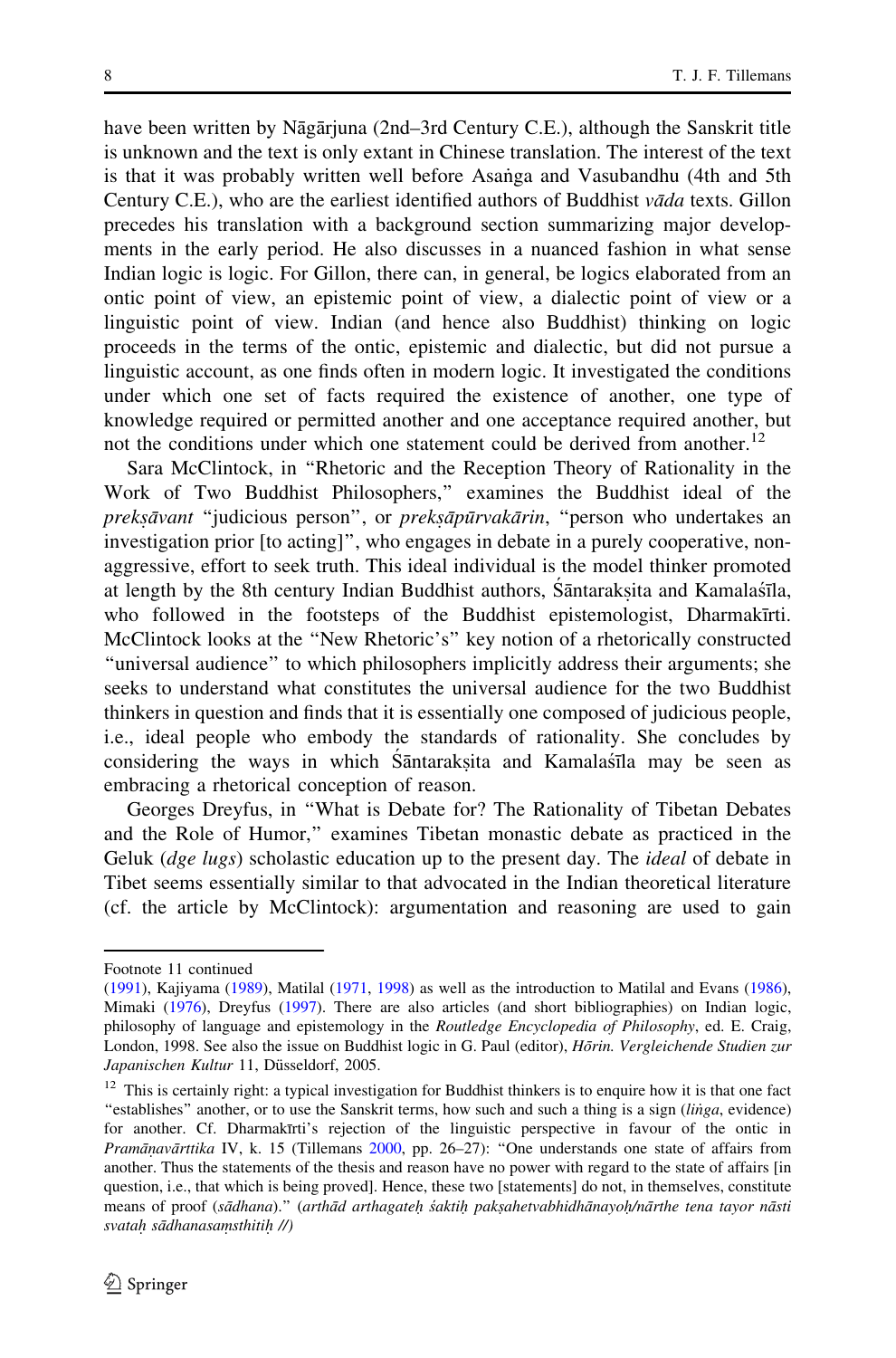well-founded conviction in the truth of the Buddhist positions and scriptures. And pedagogically this ideal translates into an ''edificatory progression toward the formation of the person on the basis of a rational inquiry leading to an increasing certainty'' (Dreyfus, this volume). Nonetheless, in practice Geluk debate invariably involves intrusive rhetorical elements, such as humor, that prima facie might not seem to fit with the ideals. Dreyfus begins by detailing the rules and procedures of Geluk debates. The intrusive elements that he investigates escape the codification and rules of debate, but are nevertheless integral to its practice and even partake deeply of its goals. In parallel to the *ideal* edificatory progression where debate is to generate well-founded certainty, the practice of debate, and its resultant destabilization, leads to the development of a sense of the fragility and tentativeness of all interpretations (see also Dreyfus [2003\)](#page-12-0).

Kenneth Liberman, in "Sophistry In and As its Course," also examines features of actual Geluk monastic debates. He sees these debates as providing evidence for the wider thesis that sophistry and good philosophical reasoning, though they may be distinguished theoretically and normatively, are never separate in actual philosophical practice. Whether sophistry helps or hinders reason is not primarily due to recurring features stemming from the natue of sophistry (if any), but rather to what debaters actually do with it. Thus, focusing on Tibetan debate, where sophistry is used in a skillful and controlled manner, Liberman uses ethnomethodological methods to investigate when and how sophistry is profitably used to enhance and develop philosophical understanding by closing down ''dead-ends'' and opening new perspectives. Liberman transcribes and analyzes actual Tibetan debates, looking at how order is created, how clarification proceeds, how demands for consistency operate and how at key stages the tables are brusquely turned in a constructive fashion (see also Liberman [2004](#page-12-0)).

In "Buddhist Narratives of the Great Debates," José Cabezón examines Chinese and Tibetan narrative accounts of great Indian Buddhist debates, looking especially at historical and hagiographical literature. Cabezón does not treat these narratives of debate as themselves rigorous history, nor as legend, but as a literary form, part of a theme of contests (verbal and magical) by which the great Indian Buddhists vanquished their opponents. Whereas philosophical literature often gives a detailed account of the content, the narrative literature creates tales of heroes, suspense, divine intervention, intrigue, and punishing defeats; with these stories of exploits, Buddhists develop their sense of identity as people having a shared relationship with the Indian past. As Cabezon suggests, the narratives of debates are also themselves forms of argument, arguments that invoke (real or legendary) events in the life of philosophers to make the case for the philosophical positions that these scholars held.

Pascale Hugon, in "Arguments by Parallels in the Epistemological Works of Phya pa Chos kyi seng ge," takes up a style of Buddhist argumentation that became frequent in certain Tibetan circles, i.e., elaborate arguments by parallels and analogies. Because the works of Cha-ba Chö-kyi Seng-gay (Phya pa chos kyi seng ge 1109–1169) were until recently unavailable, a number of fanciful claims had been regularly made about him being the founder of the peculiarly Tibetan *thal*phyir (''logic of sequence and reason'') type of argumentation used in Geluk debates from about the 16th century onwards. In fact, as Hugon shows, his style of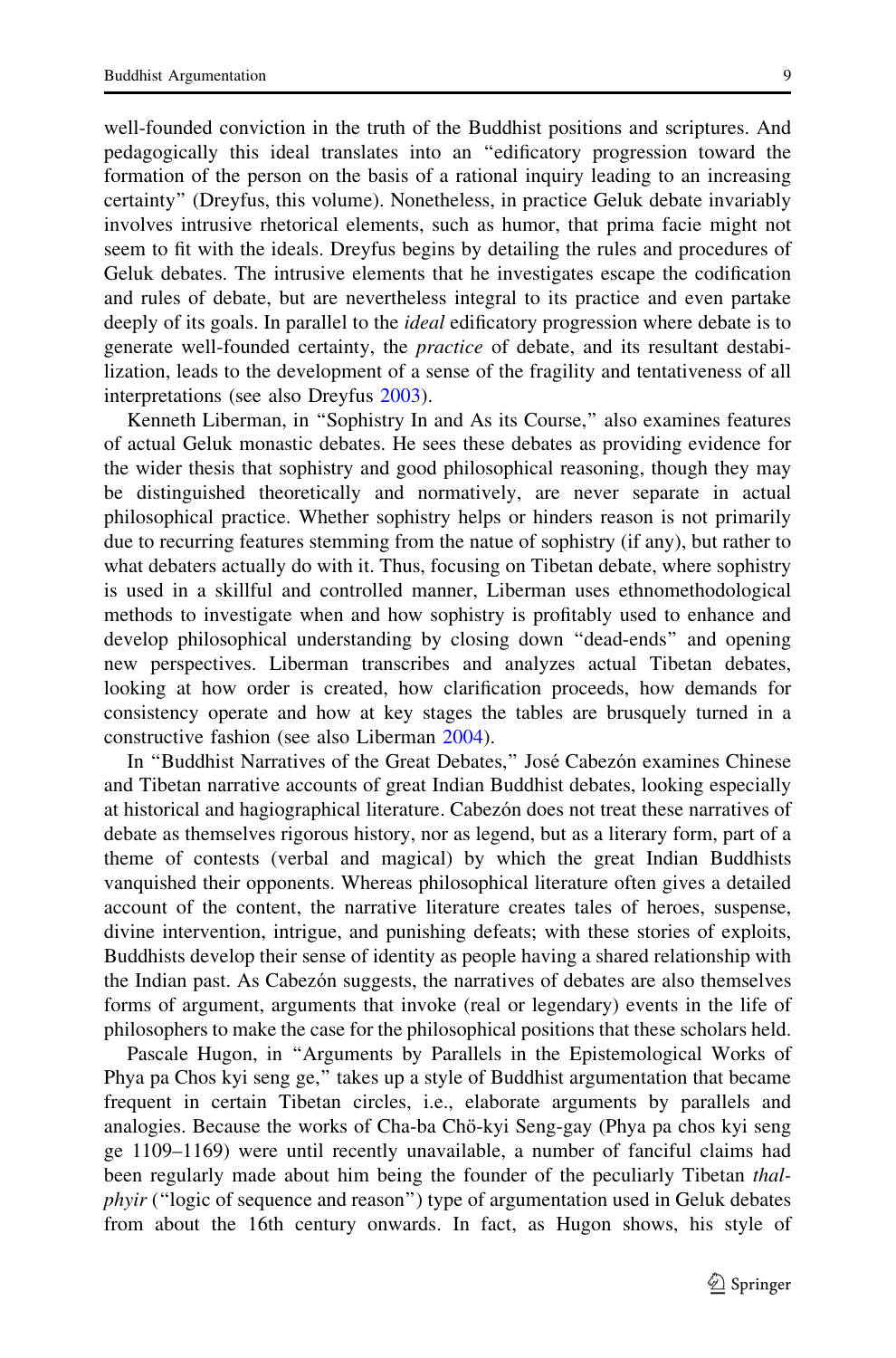argumentation was quite different and much less rule-bound. Cha-ba is not, therefore, likely to be the founder of the ''logic of sequence and reason'' so characteristic of modern Tibetan monastic debates. What we see is that argumentation in Tibet also often proceded in a tit-for-tat fashion, with one party offering a parallel, the other party disputing the parallel or offering a counter-parallel and so forth.

Assertion: P

Reply: "No, because if P were so, then P' would be so, since it is analogous to P" Rejoinder: "No,  $P'$  is not analogous, because...".

This type of argumentation by parallels is not given any substantial theoretical role in Indian vada and *pramana* literature, although it (or some variant upon it) may also have been quite prevalent in India. It does, however, present an intricate structure that Hugon brings out in her article.

In ''Classes of Agent and the Moral Logic of the Pali Canon,'' Martin Adam seeks to investigate Buddhist ethical reasoning as found in the early Buddhist writings of the Pali Canon. He looks at two Pali terms, "meritorious/merit" (puñña) and "wholesome/wholesomeness" (kusala) that occur as the basic vocabulary used in contexts describing good actions. These terms are to be understood in relation to three different types of agents, i.e., (a) ordinary beings (puthujjana), who are unfamiliar with selflessness, (b) disciples in higher training (*sekha*), who have had a first experience of selflessness but have not yet attained nirvana, and (c) liberated beings (*arahant*), who have attained nirvana, eliminating all rebirth by extirpating the wrong view that there is a self as well as all desires conditioned by such a wrong view. Martin Adam argues that as people's conduct and their reasoning about such conduct is distinguishable on the basis of their proximity to nirvana *(nibbana)*, notions of goodness will also vary in function of types of agents: meritorious actions are those that lead to better rebirths the typical concern of an ordinary being; wholesome actions are conducive to nirvāna—the concern of a disciple in higher training.

The three articles that close this volume are philosophical analyses of particular issues that have significant connections with Western discussions. Mark Siderits, in ''Contradiction in Buddhist Argumentation,'' challenges the idea that (some or all) Buddhists interestingly flaunt or explicitly reject the law of non-contradiction. The idea that they deliberately do, or at least that some of the more radical amongst them do, has a long history with illustrious advocates, including Edward Conze, Hajime Nakamura, Jacques May, and others. Recently the philosopher, Jay Garfield and the logician, Graham Priest, in their joint article, "Nagarjuna and the Limits of Thought'', have given this idea new life by arguing that certain Buddhists have seen that there are genuine paradoxes when dealing with totalities of entities.<sup>13</sup> To make sense of this, Garfield and Priest rely on paraconsistent logic, i.e., formalizations of logic that do not allow everything to follow from a contradiction. Nagarjuna was (at least implicitly or in a reconstruction of his philosophy) an advocate of ''dialetheism'', i.e., the position that some contradictions are true—for some statement  $\varphi$ ,  $\varphi$  & not- $\varphi$  is true.

 $13$  The joint article appears both in Priest [\(2002](#page-13-0)) and in Garfield ([2002\)](#page-12-0).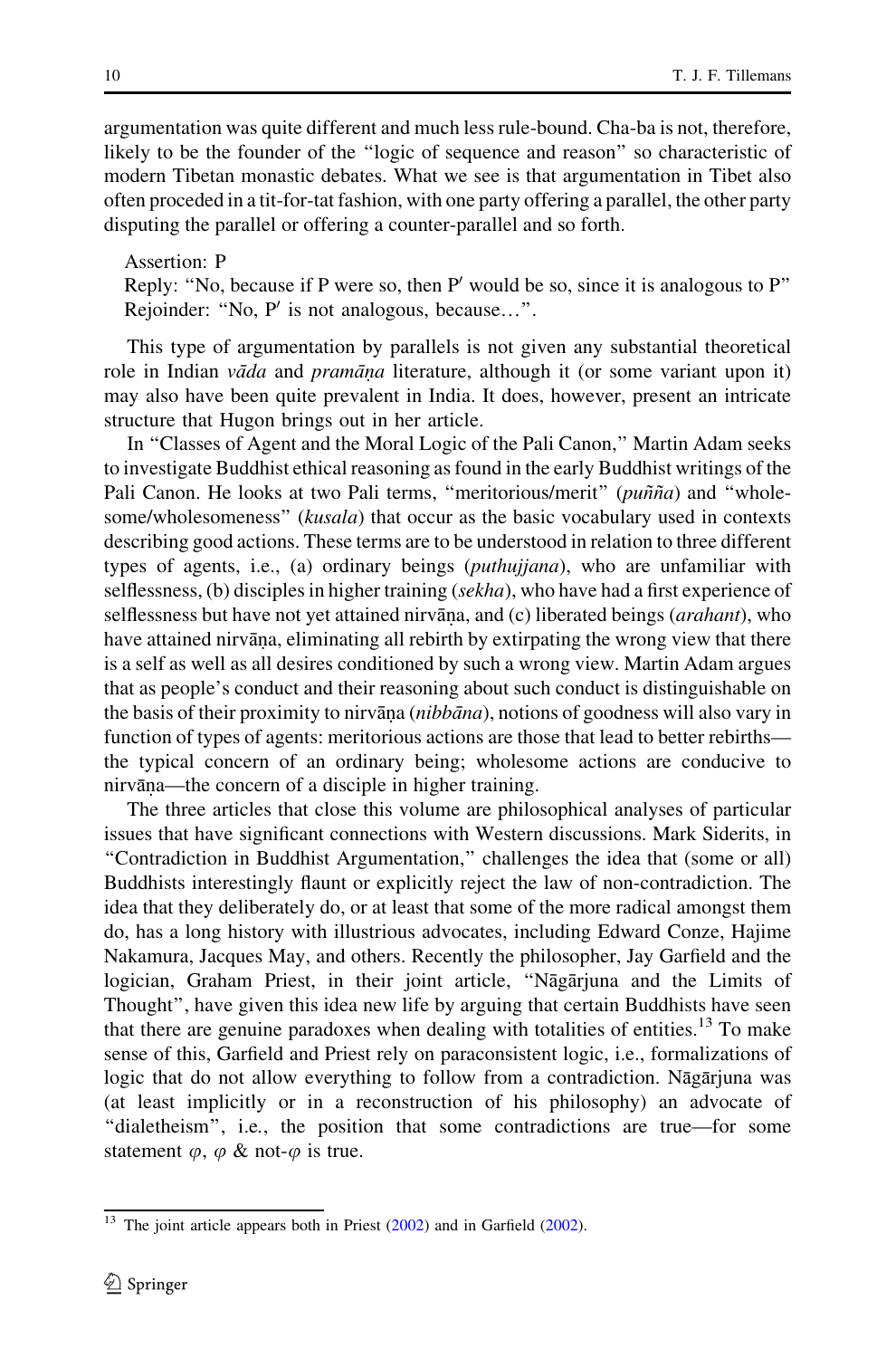Garfield and Priest seek to argue that some statements of contradictions in Nāgārjuna's Madhyamaka ("Middle Way") philosophy can best be taken as true, notably those along the lines of ''the intrinsic nature of things is that they have no intrinsic nature'', implying that things both do and do not have intrinsic natures. Siderits argues that such types of Nagariunian statements are not asserting that things, as they ultimately/intrinsically are, are contradictory, but that these statements bring out a general presupposition failure in realist discussions: there is no ultimate way things are at all that will serve as the subject matter for various predicates. Relying on Paul Grice's idea of conversational implicatures, Siderits argues that a contradictory formulation may have the conversational implicature that the presupposed subject matter (i.e., how things are intrinsically) is lacking this, according to Siderits, would the best reading of Nagariuna, rather than a reading where Nāgārjuna would accept that there is a contradictory way in which things intrinsically are.

Dan Arnold, in ''Transcendental Arguments and Practical Reason in Indian Philosophy", looks at the non-Buddhist Mīmāmsaka and Buddhist Madhyamaka uses of a type of argumentation that is similar to Kantian transcendental arguments arguments whose conclusion cannot be challenged without self-contradiction; the truth of the conclusion would be a condition for such a challenge to be even possible. In short, transcendental arguments seek to establish that a necessary condition of a challenge to a claim's intelligibility is that the claim must be true. Let us focus on the Madhyamaka Buddhist's argument: the Mīmāmsaka argument has similar structural features, even if its doctrinal standpoint is quite different.<sup>14</sup>

The Madhyamaka, when confronted with a realist's challenge to his claim that things lack any intrinsic nature, has an elaborate reply designed to show that if things actually had intrinsic natures, no true, or even intelligible, statement or judgment would ever occur, including the realist's challenge. The point is that statements and judgments—like everything else in the universe—are what they are completely because of conditioning by other things; having an intrinsic nature would preclude them from being products of the conditions that make them what they are, so that if they had intrinsic natures they simply could not arise and function.

The realist's challenge is thus not possible without the truth of the Madhyamaka claim. But in what sense is it not possible? Is the truth of the Madhyamaka (or Mīmāmsaka) claim logically necessary and its challenge logically impossible; is the Madhyamaka claim, then, what a Kantian could term a truth of theoretical reason? Arnold argues that this is not the sense of necessity and possibility at stake: rather, the truth of the Madhyamaka (and Mīmāmsaka) claims is because challenge is a *performative*, or practical, self-contradiction. To take an analogy: a modern-day Western materialist challenge to the existence of minds or to thinking subjects incurs the problem that, if it is right, one cannot imagine how I could actually *think* of such a challenge. Eliminative materialists, of course, deal with such problems by

<sup>&</sup>lt;sup>14</sup> Faced with a challenge by certain Buddhists, who hold that all relations between words and objects are man-made, the Mīmāmsaka argues that language learning presupposes that not every word-object relation is arbitrary, and that there must always be some language where the word–object relation is fixed—failing that the Buddhist challenge itself would end up meaningless.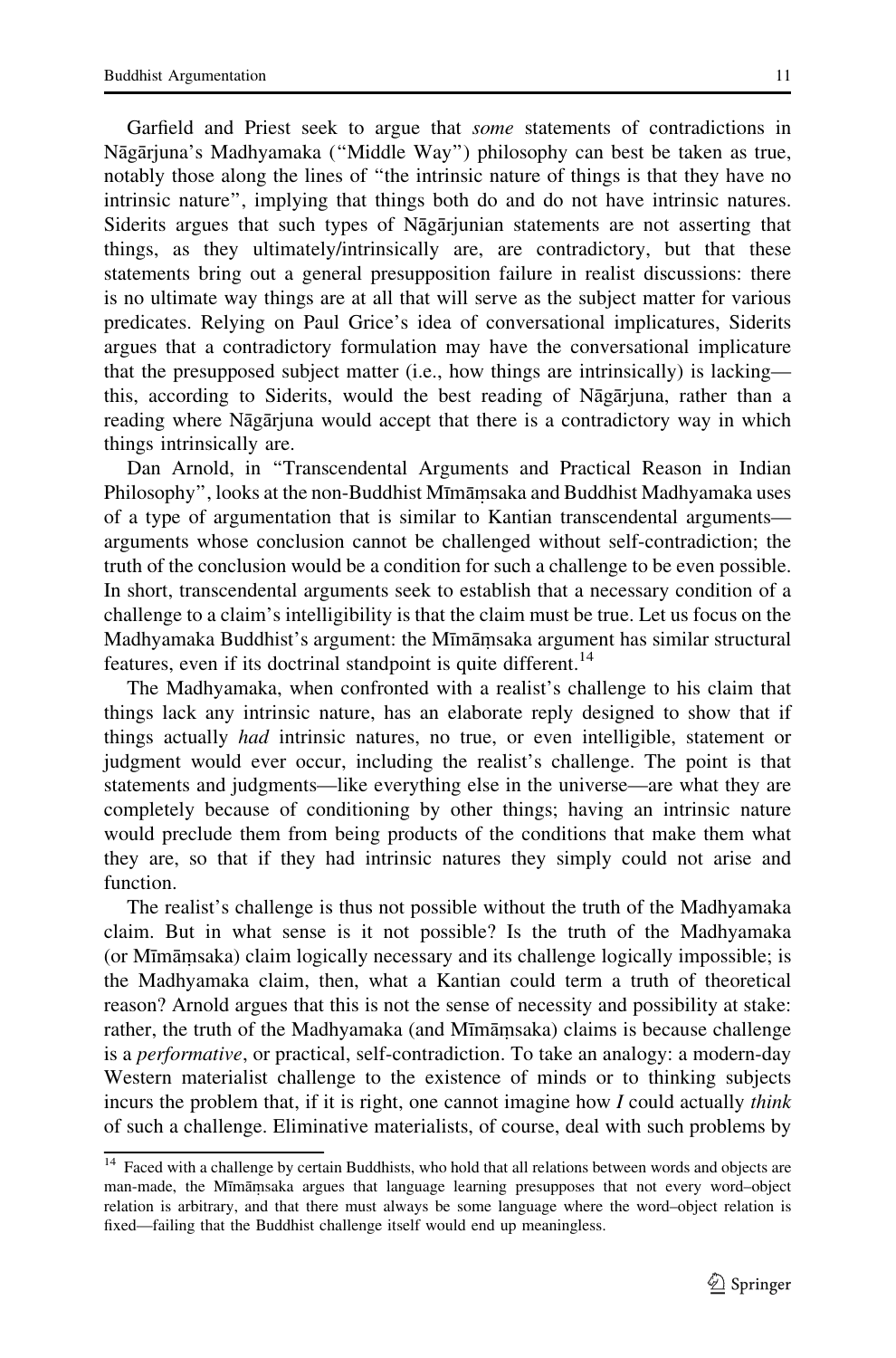seeing them as erroneous hold-overs from outdated folk theories, so that the supposed requirements of practical reason are superseded by the advances of theoretical reason. As Arnold argues, the Madhyamaka has a different stance and privileges the worlds' practical requirements, which are immune to theoretical attack: practical trumps theoretical reason for Madhyamaka.

Finally, Tom Tillemans, in ''Reason, Irrationality and Akrasia (weakness of the will) in Buddhism: Reflections upon Sāntideva's Arguments with Himself", looks at the place Buddhists accord to a type of irrationality in their behavior and thinking. In particular, he focuses upon a recurring theme in the writings of the 8th century Buddhist thinker, Santideva, who subjects his own behavior and thought to minute scrutiny in argumentation with himself, only to be confronted with the fact that he seems to persist irrationally in ways of thinking that he knows to be wrong and that he pursues actions he knows to be worse courses. The problem and puzzlement surrounding pursuit of error and worse courses are profitably comparable to issues of akrasia, weakness of the will, that are taken up by Plato, Aristotle and many modern philosophers, including notably Donald Davidson and David Wiggins. While taking Santideva seriously suggests that at least some important Buddhists were ''bitten'' by problems of akrasia, there is in certain modern representations of Buddhism as an ''art of happiness'' a tendency to dismiss seemingly knowing choices of worse courses as just in fact cases of ignorance—one does not really believe in or know the best course (i.e., the one maximizing happiness/utility), for if one did one would invariably pursue it. This too is reminiscent of the Socratic defense of human beings' rationality, one that dismisses akrasia as a pseudophenomenon. Tillemans in the latter half of the article seeks to show that there are, on a charitable reading of Mahavanist Buddhist philosophical literature, the makings of a complex theoretical account of akrasia that does not explain away the all too human phenomena of genuine conflict and knowing choice of worse courses.

Concluding reflections. We began by dismissing the all too widespread ideas that argumentation is (or should be) absent from Buddhism, or that it should be absent from Buddhist practice, etc. Looking at the papers in this volume, it seems that there are two distinguishable sets of questions to pursue if we are to do justice to the place of argument and reasoning in Buddhism: (a) What are the Buddhists' theoretical accounts, in their literature on debate and epistemology, about how people should argue for positions, refute opponents, reason rightly and justify truth-claims?<sup>15</sup> (b) What are the Buddhists' actual approaches and attitudes to argumentation and reasoning? This involves examining their philosophical, religious and ethical discussions, the role of debate in actual practice in educational institutions, the literary representation of debates and debaters, the historical accounts of debates, etc.

The initial articles dealt largely with the first set of concerns. Subsequently, it was the second set of concerns that predominated in this volume. There is, of course, overlap and even some tension between the two, but significantly there are a number of questions about Buddhists' ways of reasoning that are only partially answerable by plumbing Buddhist theoretical treatises on debate and epistemology.

 $\frac{15}{15}$  For a bibliography of translations, editions and studies of the Indian Buddhist literature on debate and epistemology, see Steinkellner and Much ([1995\)](#page-13-0).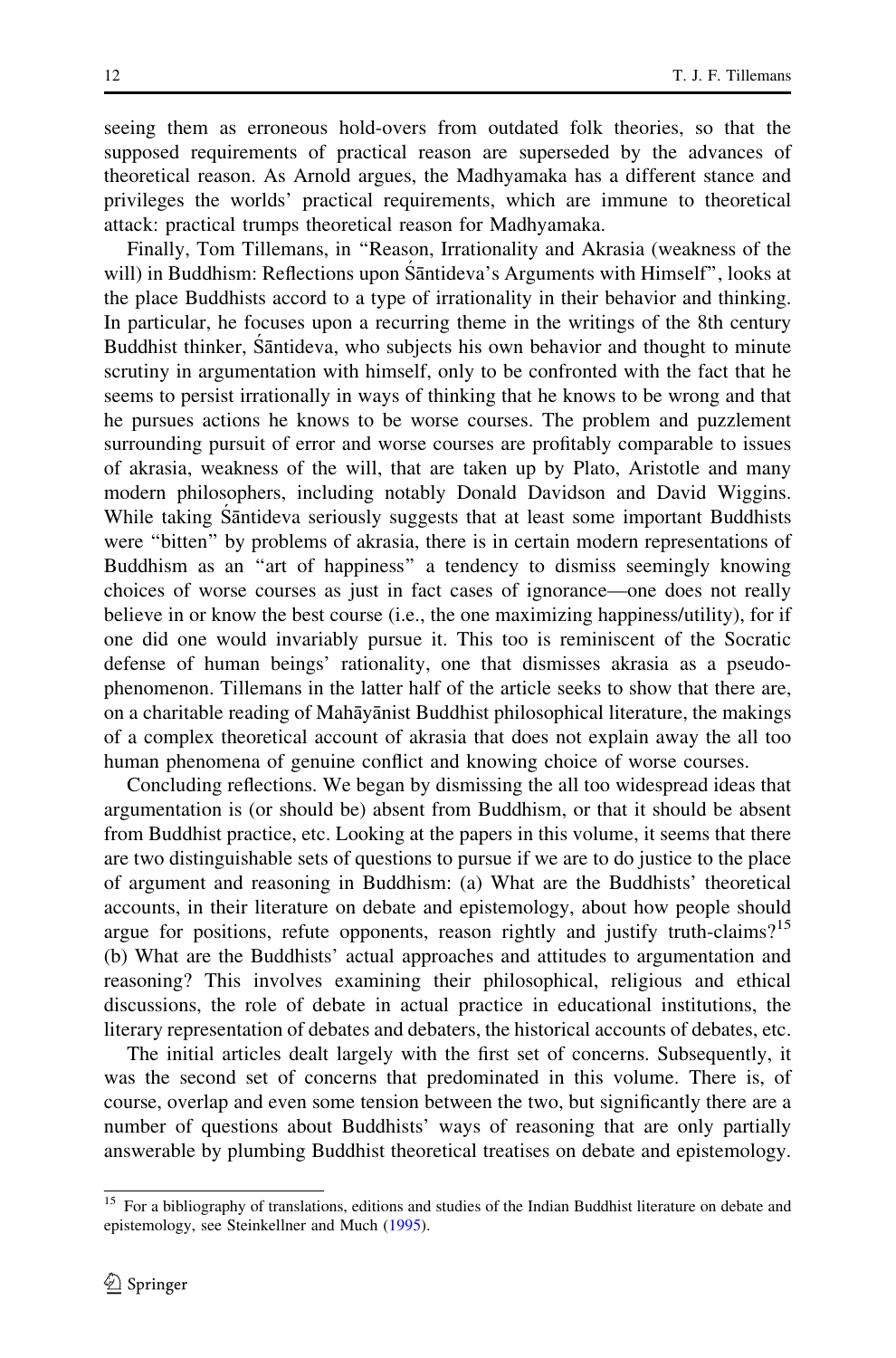<span id="page-12-0"></span>As we can see by the articles in this volume, investigations of actual Buddhist argumentation will typically involve logical analysis (e.g., Does the Buddhist respect such and such a theorem? What sort of necessity does he recognize, if any?); questions of reasonableness (e.g., What are the Buddhists' actual standards? Does he recognize any interesting role for thought and behavior that seems in conflict with reason?); rhetorical aspects (e.g., What is convincing to whom?); the use of argumentation in Buddhist centers of learning (e.g., What pedagogical role does debate have? What role is played by sophistry, humor, polemics?); the literary representation of argumentation (e.g., How are the debates and debaters depicted in narrative accounts and hagiographies?). It is highly unlikely that purely philological and historical research centered on  $\overline{v}$  and prama $\overline{a}$  literature can provide adequate answers to such questions. Several contributions in this volume engage in extensive philosophical and logical analysis using Western notions, some in sociological and ethnomethodological analyses and some analyze rhetorical and literary aspects. All are attempts to treat Buddhist argumentation by making rapprochements with wider theoretical concerns and methodologies. All take what Buddhists say seriously in the way it deserves to be taken.

## References

- Cabezón, José I. 1994. Buddhism and language: A study of Indo-Tibetan scholasticism. SUNY Series toward a comparative philosophy of religion. Albany, NY: State University of New York Press.
- Chi, R.S.Y. 1984. Buddhist formal logic. A study of Dignaga's Hetucakra and K'uei-chi's great commentary on the Nyayapravesa. Royal Asiatic Society of Great Britain, B.C. Law Trust Fund, Vol. 1. Motilal Barnarsidass, Delhi.
- Demiéville, Paul. 1987. Le Concile de Lhasa: une controverse sur le quiétisme de l'Inde et de la Chine au VIIIe siècle de l'ère chrétienne. Paris: Collège de France—Institut des hautes études chinoises.
- Dreyfus, Georges B. 1997. Recognizing reality. Dharmakīrti's philosophy and its Tibetan interpretations. SUNY Series in Buddhist Studies. Albany, NY: State University of New York Press.
- Dreyfus, Georges B. 2003. The sound of two hands clapping: The education of a Tibetan Buddhist monk. Berkeley: University of California Press.
- Flew, Anthony. 1971. An introduction to western philosophy. London: Thames and Hudson.
- Frauwallner, E. 1982. Kleine Schriften, Herausgegeben von Gerhard Oberhammer und Ernst Steinkellner. Wiesbaden: Franz Steiner.
- Garfield, Jay L. 2002. Empty words, Buddhist philosophy and cross-cultural interpretation. Oxford: Oxford University Press.
- Hattori, M. 1968. Dignāga on perception, being the Pratyaksapariccheda of Dignāga's Pramāņasamuccaya. Harvard Oriental Series 47. Cambridge, MA: Harvard University Press.
- Hugon, Pascale. 2002. Le rTags kyi rnam gzhag rigs lam gsal ba'i sgron me de Glo bo mkhan chen bSod nams lhun grub. Un manuel tibétain d'introduction à la logique. Wiener Studien zur Tibetologie und Buddhistische Studien 55. Vienna: Arbeitskreis für Tibetische und Buddhistische Studien Universität Wien.
- Kajiyama, Yūichi. 1958. On the theory of intrinsic determination of universal concomitance in Buddhist logic. Journal of Indian and Buddhist Studies 7(1): 360–364. Reprinted in Kajiyama (1989).
- Kajiyama, Yūichi. 1966. An introduction to Buddhist philosophy, an annotated translation of the Tarkabhāsā of Moksākaragupta. Memoirs of the Faculty of Letters of Kyoto University 10, Kyoto. Reprinted in Kajiyama (1989).
- Kajiyama, Yūichi. 1989. Studies in Buddhist philosophy. ed. K. Mimaki et al. Kyoto: Rinsen.
- Liberman, Kenneth. 2004. Dialectical practice in Tibetan philosophical culture: An ethnomethodological inquiry into formal reasoning. Introduction by Harold Garfinkel. Lanham, MD: Rowan and Littlefied.